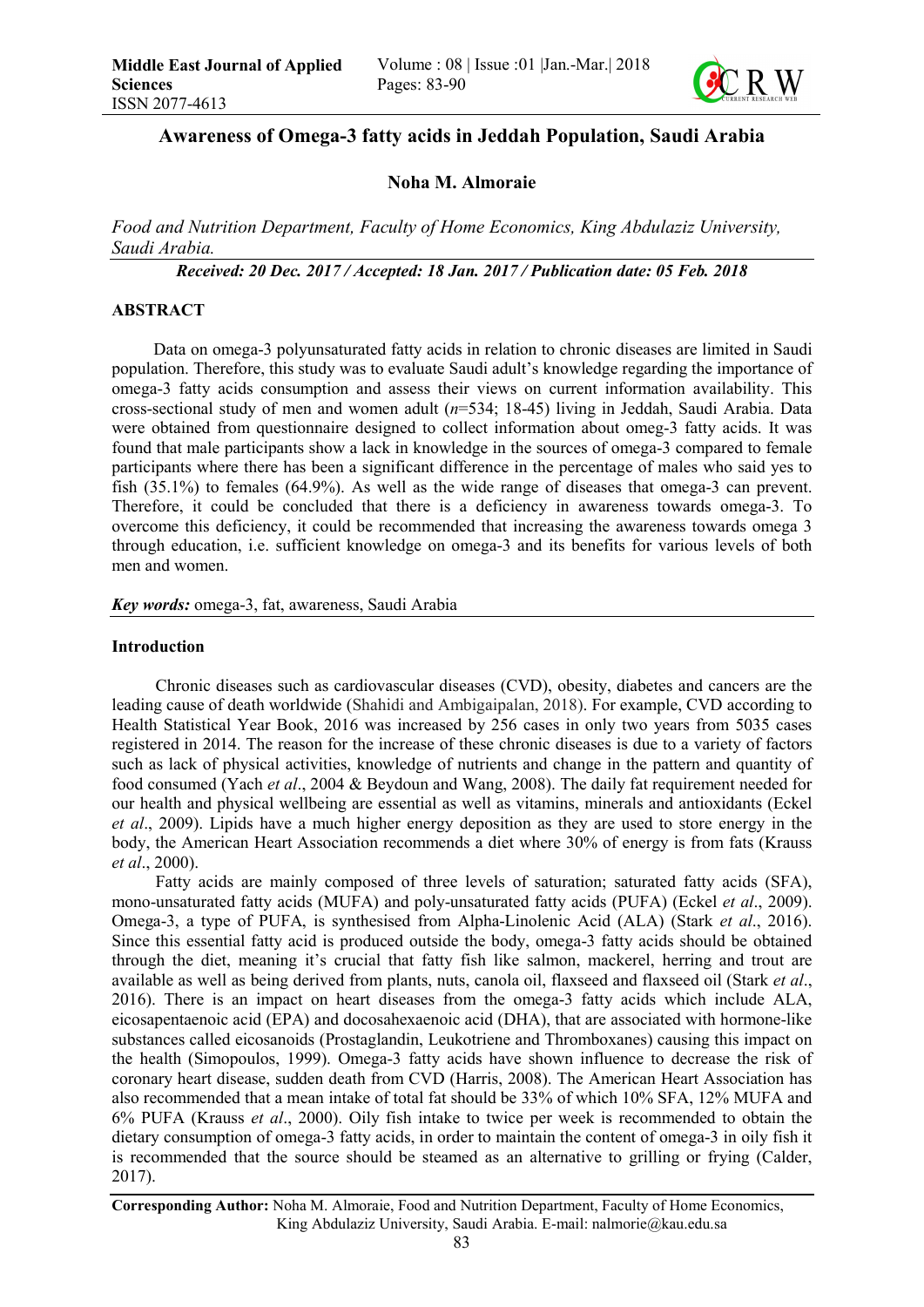There are insufficient amounts of information regarding nutrients rich in omega-3 fatty acids consumed in Saudi Arabia. Furthermore, awareness can achieve an increase in the intake of omega-3 fatty acids if an education on healthy eating habits is provided (Al Numair *et al.,* 2005 & Beydoun and Wang, 2008). So, the recognition of the significance of omega-3 can prevent the rise of chronic diseases in our population.

Thus, the study objective was to evaluate the awareness amongst people living in Saudi Arabia, to deduce the most convenient source of information in the population.

### **Methods**

A self-administered questionnaire was distributed online through a weblink, which included 12 closed-ended questions about their knowledge on omega-3 fatty acid coded Yes, No and Don't know. The first 5 questions are about the demographic variables (Name, Age, Gender, Social Status, and Education level). Followed by the 12 questions. The questions distributed were written in Arabic to be understood by the participants then the outcomes were translated to English.

The questionnaire took about 5 minutes to complete. Participants were recruited in the city of Jeddah, in the western region of Saudi Arabia, sampling both men and women within an age range of 18-45 years. The field work lasted from 1<sup>st</sup> of September 2017 to 31<sup>st</sup> of October 2017. Data were analysed using SPSS Inc., version 25, Chicago, IL, USA. Data were presented as means and standard deviation (SD), Comparisons between groups, such as between men and women, were carried out using in-dependent-samples *t*-tests. A non-parametric Chi square test  $(\chi^2)$  was used for comparison of categorical data. All differences were considered significant if *P*-values were < 0.05.

#### Results and Discussion

From approximately 534 surveys were filled by the volunteers, there were 279 men (52.2%) and 255 women (47.8%). Table 1 summarizes the demographic characteristics for both genders.

| Characteristics                              | Females<br>$(n = 255)$ |                  | Males<br>$(n = 279)$ |      | $\chi^2$ | $\boldsymbol{P}$ |
|----------------------------------------------|------------------------|------------------|----------------------|------|----------|------------------|
|                                              |                        |                  |                      |      |          |                  |
|                                              | Age:                   |                  |                      |      |          |                  |
| 18-25                                        | 96                     | 37.6             | 120                  | 43.0 |          |                  |
| 26-35                                        | 66                     | 25.9             | 117                  | 41.9 | 11.592   | ${}< 0.001$      |
| 36-45                                        | 93                     | 36.4             | 42                   | 15.1 |          |                  |
| Marital status:                              |                        |                  |                      |      |          |                  |
| Single                                       | 111                    | 43.5             | 138                  | 49.5 |          |                  |
| Married                                      | 144                    | 56.5             | 132                  | 47.3 | 15.546   | ${}< 0.001$      |
| Other                                        | $\boldsymbol{0}$       | $\boldsymbol{0}$ | 9                    | 3.2  |          |                  |
| Education level:                             |                        |                  |                      |      |          |                  |
| Low education (high<br>school and less)      | 87                     | 34.1             | 159                  | 57.0 | 9.03     | ${}< 0.001$      |
| High education (bachelor<br>degree and more) | 168                    | 65.9             | 120                  | 43.0 |          |                  |

Table 1: Demographic characteristics of the study subjects by gender

*There were significant differences between males and females in age rang, marital status and education level (P < 0.001).*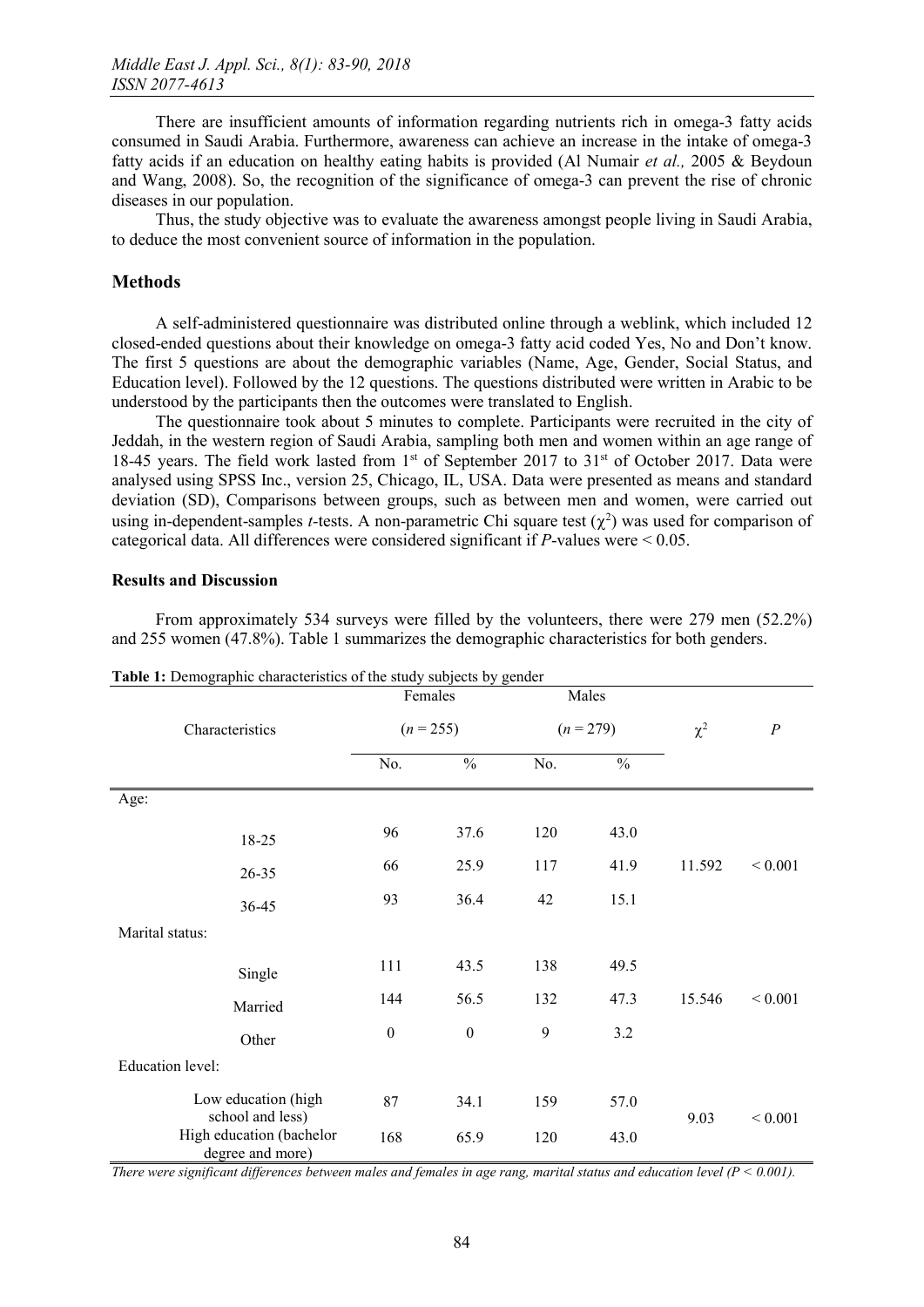Saudi Arabia has achieved a change in disease trends especially for CVD primarily due to a change in the overall life style and dietary habits and prolonged life expectancy in the country (Kumosani *et al*., 2011). The present study was undertaken to examine the awareness of omega-3 fatty acids among men and women in Jeddah, in Saudi Arabia. With the majority of all participants 71.3% have background knowledge about nutrition in general. While comparing between men and women, 39.8% of men said no compared to 11.8% of women (Fig. 1). Almost all the participants of women (95.2%) and a large part of men (67.7 %), realise that a variety in the diet is essential to a healthy life (Fig. 2).



Fig. 1: Q6: Do you have a background knowledge about nutrition in general?



Fig. 2: Q7: Can less variety of foods in a meal lead to a shortage in food elements?

Nearly half of the male participants (51.6%) and three quarters of female participants (76.5%) know that fats are one of the main components to build the body (Fig 3). However, the proportion of those who did not know the number of calories burned in 1 gram is significantly high for both genders, male and female, 57% and 65.9% respectively (Fig 4).



Fig. 3: Q8: Do you think that fats are Important to build the body?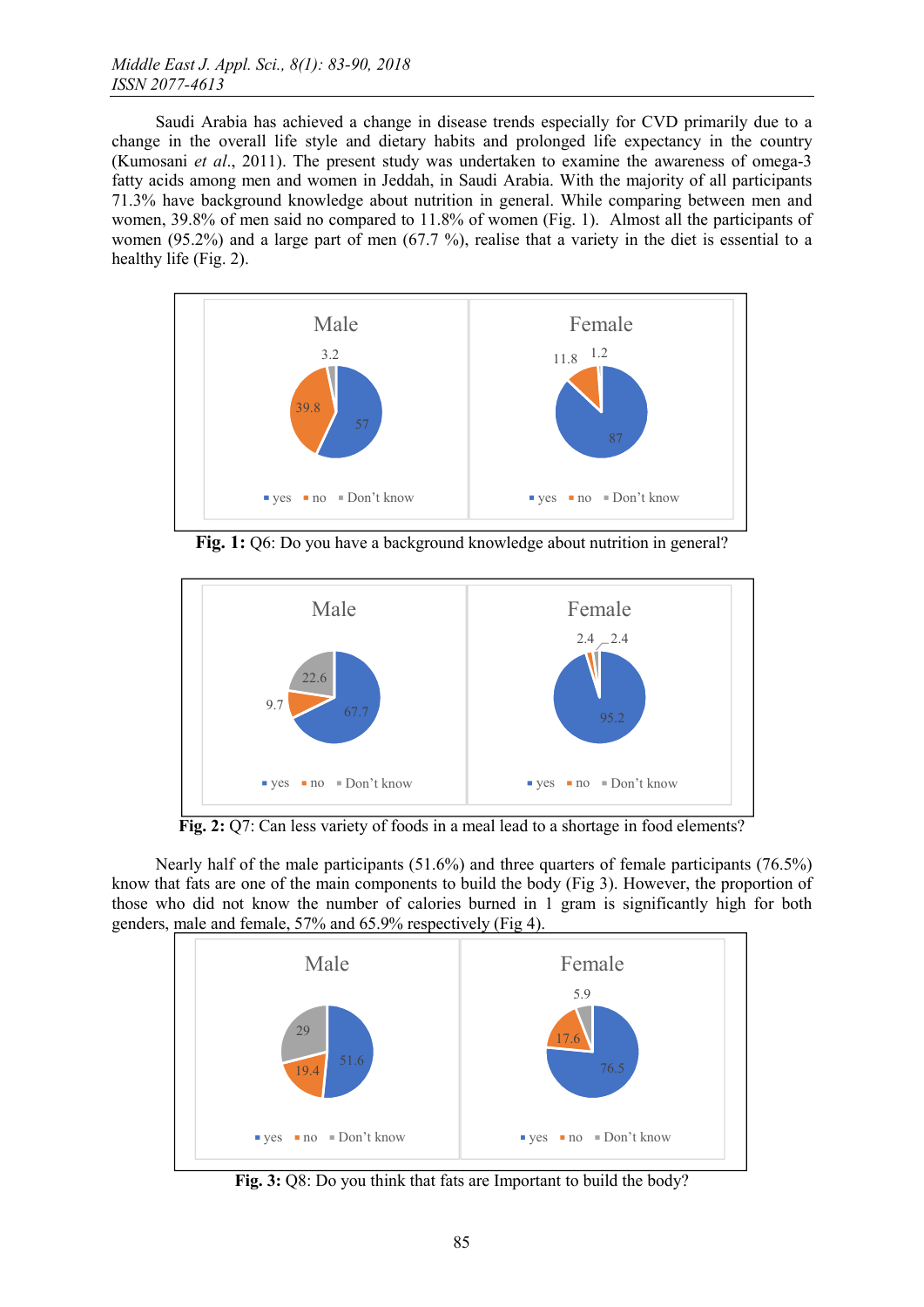

Fig. 4: Q9: Each gram of fat will give 9 calories when burned?

The majority of male participants (51.6%) have not heard about omega-3 whereas 36.6% have, on the other hand 88.2% of the females did hear about omega-3 (Fig 5). More than half of the participants (53.9%) think that omega-3 is important to the health, from which a large number of females have answered yes (77.6%) compared to 50.5% of men who said don't know (Fig 6).



Fig. 5: Q10: Have you heard about omega-3 fatty acids?



Fig. 6: Q11: Do you think omega-3 is important for your health?

A large proportion of females agree that omega-3 is an essential fatty acid in comparison to the male participants where more than half (55.9%) have insufficient knowledge about essential fatty acids (Fig 7). Almost a third of male participants (32.2%) believe that they are able to get enough omega-3 from their diet in contrast to the female participants with just over three-quarters (71.8%) (Fig 8). Overall, 50.6% of all participants have an idea of the sources rich in omega-3, from that 25% are male and 75% are female, however just under half of all male participants don't have an idea and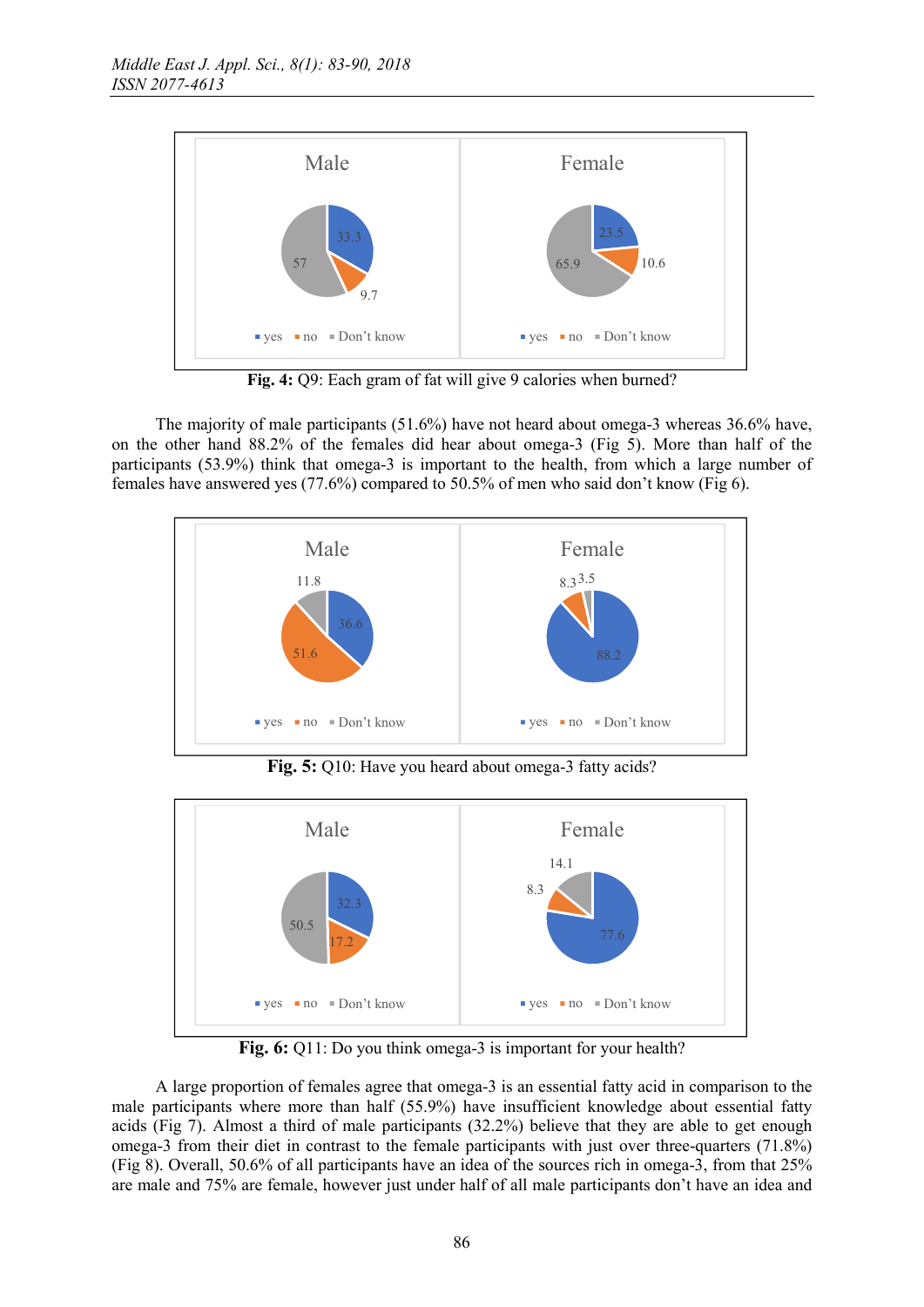majority of female participants do (Fig 9). In-dependent-samples *t-*tests was used to compare between male and female and there were significant differences between participants in Q6, Q7, Q8, Q10, Q11, Q12, Q13 and Q14 (*P* < 0.05, for difference between genders).



Fig. 7: Q12: Do you think omega-3 is an essential fatty acid?



Fig. 8: Q13: Do you think you can get enough omega-3 from the foods you eat?



Fig.9: Q14: Do you have any ideas about foods rich in omega-3?

From (Fig 10) the difference between male and female about the knowledge of sources of omega-3 where most females are aware that fish and nuts, 87.1% and 62.4% respectively, are the richest sources of omega-3. Although male participants showed that the percentages for fish and nuts are 43% and 29% respectively. Several organisations including the World Health Organization (2003) and the UK Scientific Advisory Committee on Nutrition (2004) have set new guidelines demanding an increase in the consumption of oily fish to two occasions per week (Krauss *et al*., 2000) to achieve the recommended dietary intake of total long chain omega-3 fatty acids.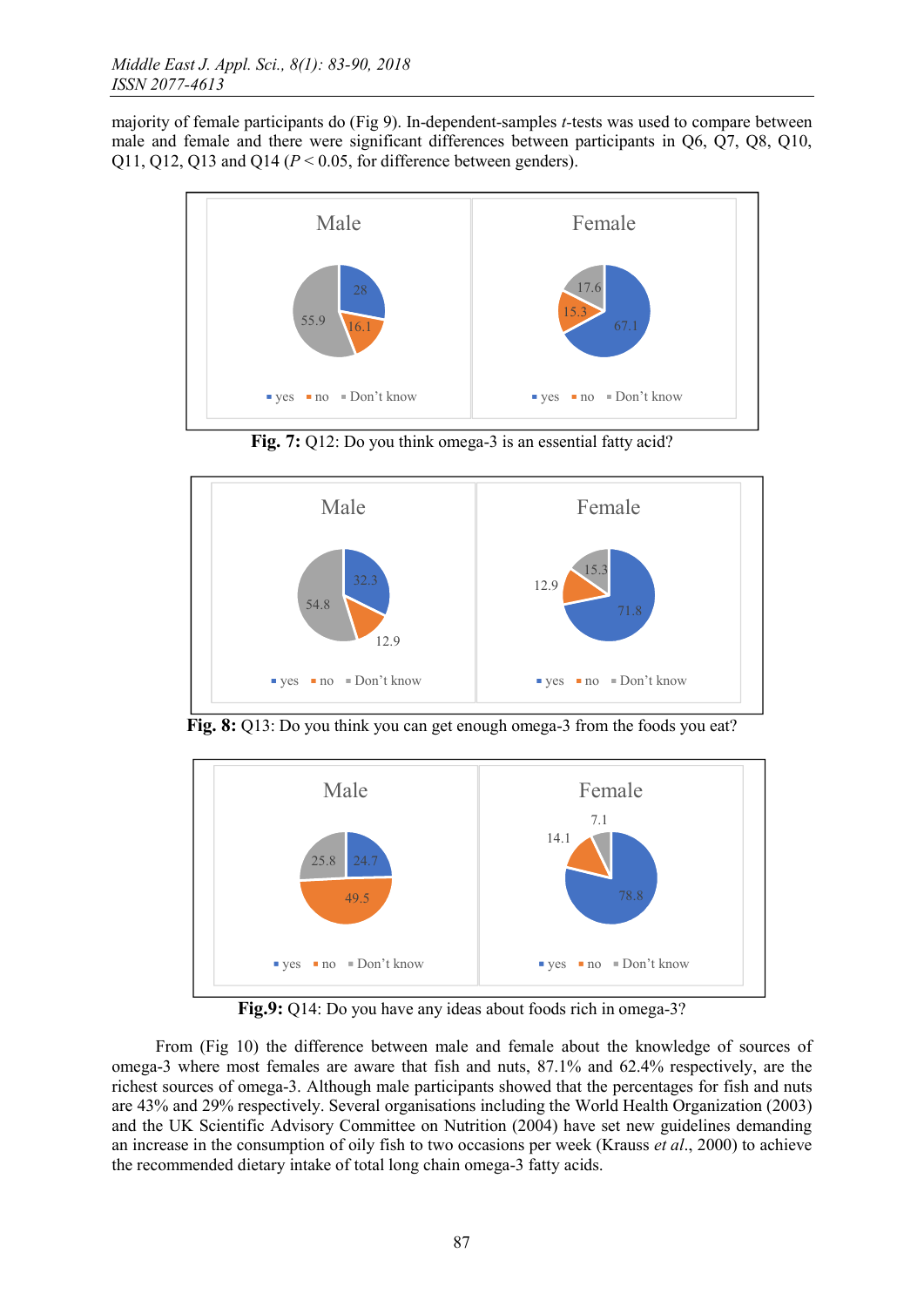

Fig. 10: Q15: Sources of omega-3 fatty acids

Figure 11 shows the comparison between male and female in the knowledge of prevented diseases by omega-3 fatty acids, where a large proportion of female participants have chosen heart diseases (83.5%), cholesterol (78.8%) and blood pressure (69.4%). This shows contrast to male participants who show a lack of knowledge towards omega-3 and its benefits to widespread diseases. A high dietary intake of omega-3 fatty acids has been reported by many studies, to show a significant association to reduce the risk factors of CVD such as a reduction of plasma triacylglycerol levels, blood pressure (Jain *et al.,* 2015), and platelet aggregation (Tatsuno, 2014), thus awareness is essential to increase oily fish consumption (Bauch *et al*., 2006).



Fig. 11: Q16: Diseases prevented by omega-3 fatty acids

Figure 12 showed that media play an important role as source of information in omega-3 fatty acids awareness in our research with 52.8% of all men and women. Although, the participants get their information from their family with (51.7%), doctors with (38.8%) and friends (34.3%).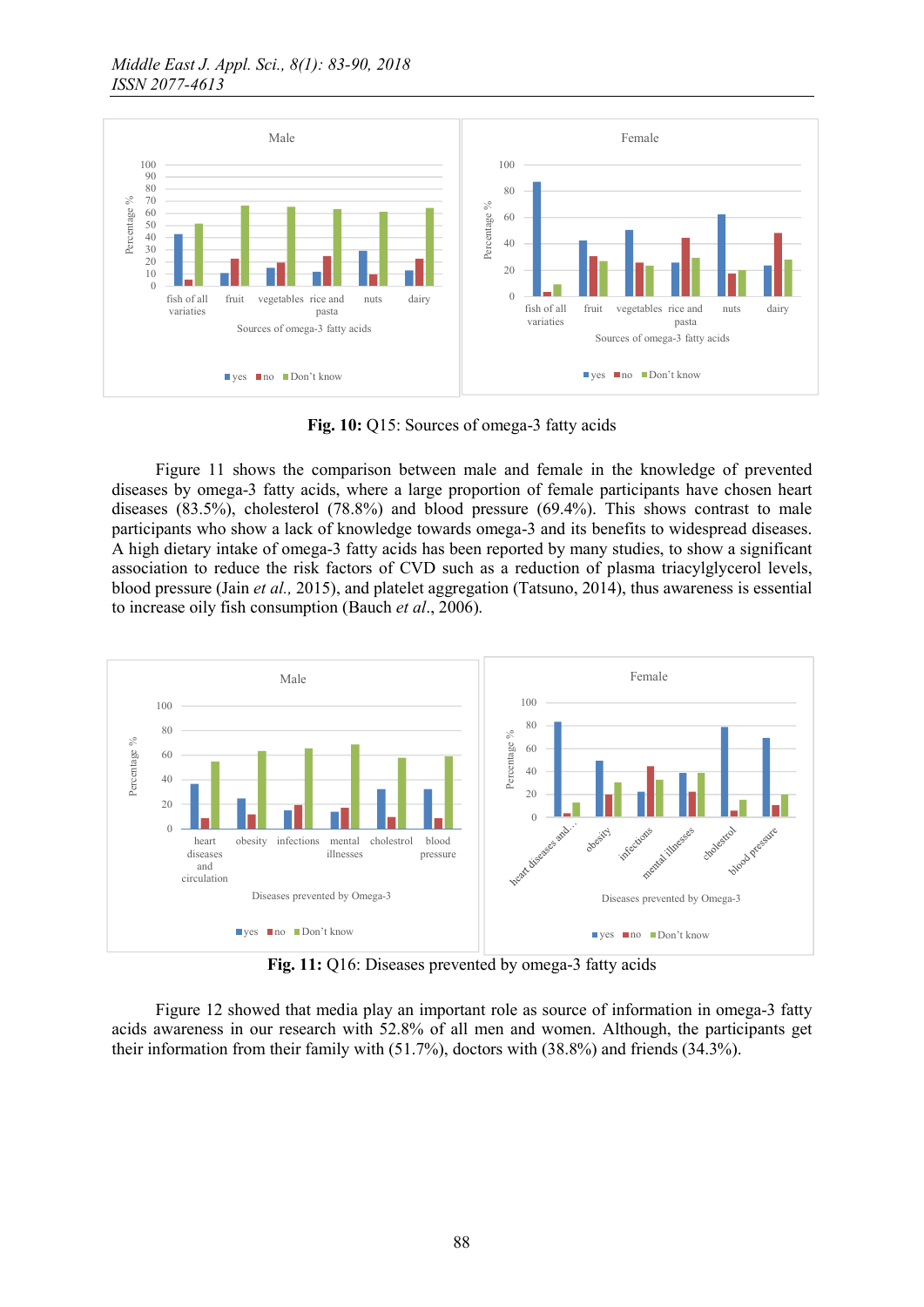

Fig. 12: Q17: Sources of information

# Conclusion and Recommendation

Therefore, improving the methods of educating the public will enhance the knowledge of the population to the major health benefits of omega-3 consumption. Emphasis by doctors and clinics should be effective if campaigns are arranged to provide the community with this information. Teachers are also important in giving awareness to the younger population. Since media has shown the highest percentage in the source of information its plays a major role in the populations awareness, its will be effective if it aimed to emphasize the benefits of omega-3.

# References

- Al Numair, K., N. Lewis and S. Evans, 2005. Omega-3 fatty acid consumption and food sources differ among elderly men living in coastal and internal regions of Saudi Arabia. Pakistan J. of Nutrition, 4(2):106-111.
- Bauch, A., O. Lindtner, G.B. Mensink and B. Niemann, 2006. Dietary intake and sources of longchain n-3 pufas in german adults. Eur. J. Clin. Nutr., 60, 810–812.
- Beydoun, M.A. and Y. Wang, 2008. Do nutrition knowledge and beliefs modify the association of socio-economic factors and diet quality among us adults? Prev. Med., 46, 145–153.
- Calder, P.C., 2017. New evidence that omega-3 fatty acids have a role in primary prevention of coronary heart disease. Journal of Public Health and Emergency, 1(2).
- Eckel, R.H., P. Kris-Etherton, A. H. Lichtenstein, J. Wylie-Rosett, A. Groom and K.F. Stitzel, and S.Yin-Piazza, 2009. Americans' awareness, knowledge, and behaviors regarding fats: 2006- 2007. Journal of the American Dietetic Association, 109(2):288-296.
- Harris, W.S., 2008. The omega-3 index as a risk factor for coronary heart disease. Am. J. Clin. Nutr., 87, 1997S–2002S.
- Health Statistical Year Book, 2017. Kingdom of Saudi Arabia. Ministry of Health, Statistics Directorate.
- Jain, A.P., K. K. Aggarwal and P.Y.Zhang, 2015. Omega-3 fatty acids and cardiovascular disease. Eur. Rev. Med. Pharmacol. Sci., 19, 441–445.
- Krauss, R., R. Eckel, B. Howard, L. Appel, S. Daniels, R. Deckelbaum, J. Erdman, J. Kris-Etherton, I. Goldberg, T. Kotchen, A. Lichtenstein, W. Mitch, R. Mullis, K. Robinson, J. Wylie-Rosett, S. Jeor, J. Suttie, D. Tribble and T. Bazzarre, 2000. AHA dietary guidelines, revision 2000: a statement for healthcare professionals from the nutrition committee of the American Heart Association, 102, 2296-2311.